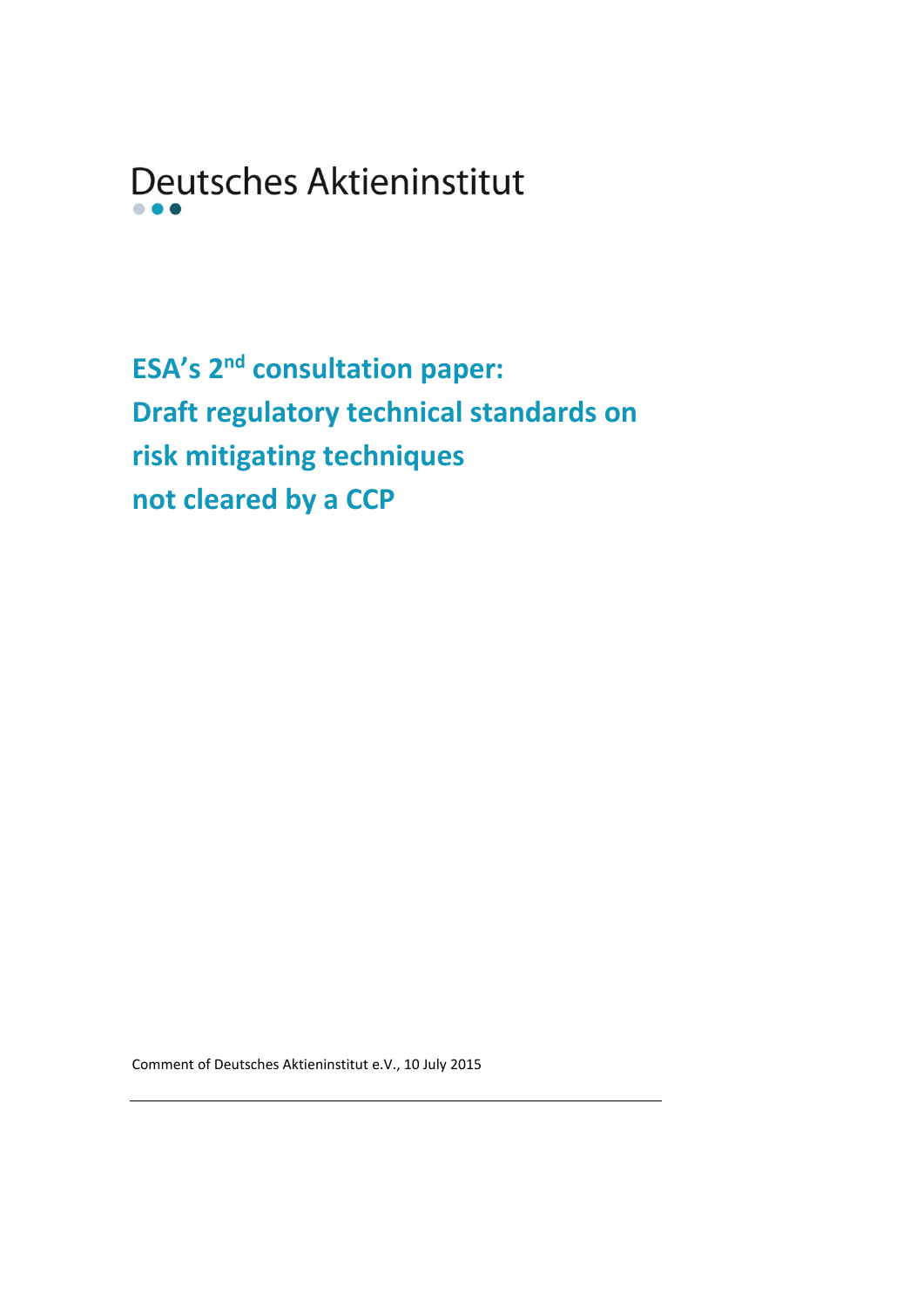# Introduction

Deutsches Aktieninstitut<sup>1</sup> welcomes the opportunity to comment on the ESA's second consultation paper "Draft regulatory technical standards on risk mitigating techniques not cleared by a CCP under Article 11(15) of Regulation (EU) No 648/2012". Our answers to the questionnaire represent the view of non-financial companies (NFCs) using derivatives almost exclusively to mitigate risks related to their commercial or treasury financing activities ("hedging").

For the time being our member companies are exempted from the clearing obligation and are not obliged to collateralize their derivative transactions bilaterally. However, it is very likely that the standards proposed by the ESAs will become market practice in the medium term. This would also concern those companies which collateralize their derivatives voluntarily and not for regulatory reasons. Therefore, it is very important that the standards set out by the ESAs adequately reflect existing and well established collateralization practice.

Our comment focuses in particular on the following aspects of the consultation paper:

- The time periods for the exchange of variation and initial margins should be appropriate from an economic perspective and should not overstretch capacities of non-financial companies.
- The re-use of initial margins should not be restricted to avoid negative effects for balance sheets.
- The use of bank guarantees as collateral should be allowed.



**-**

Deutsches Aktieninstitut represents the entire German economy interested in the capital markets. Its about 200 members are listed corporations, banks, stock exchanges, investors and other important market participants. Deutsches Aktieninstitut keeps offices in Frankfurt am Main, Brussels and Berlin.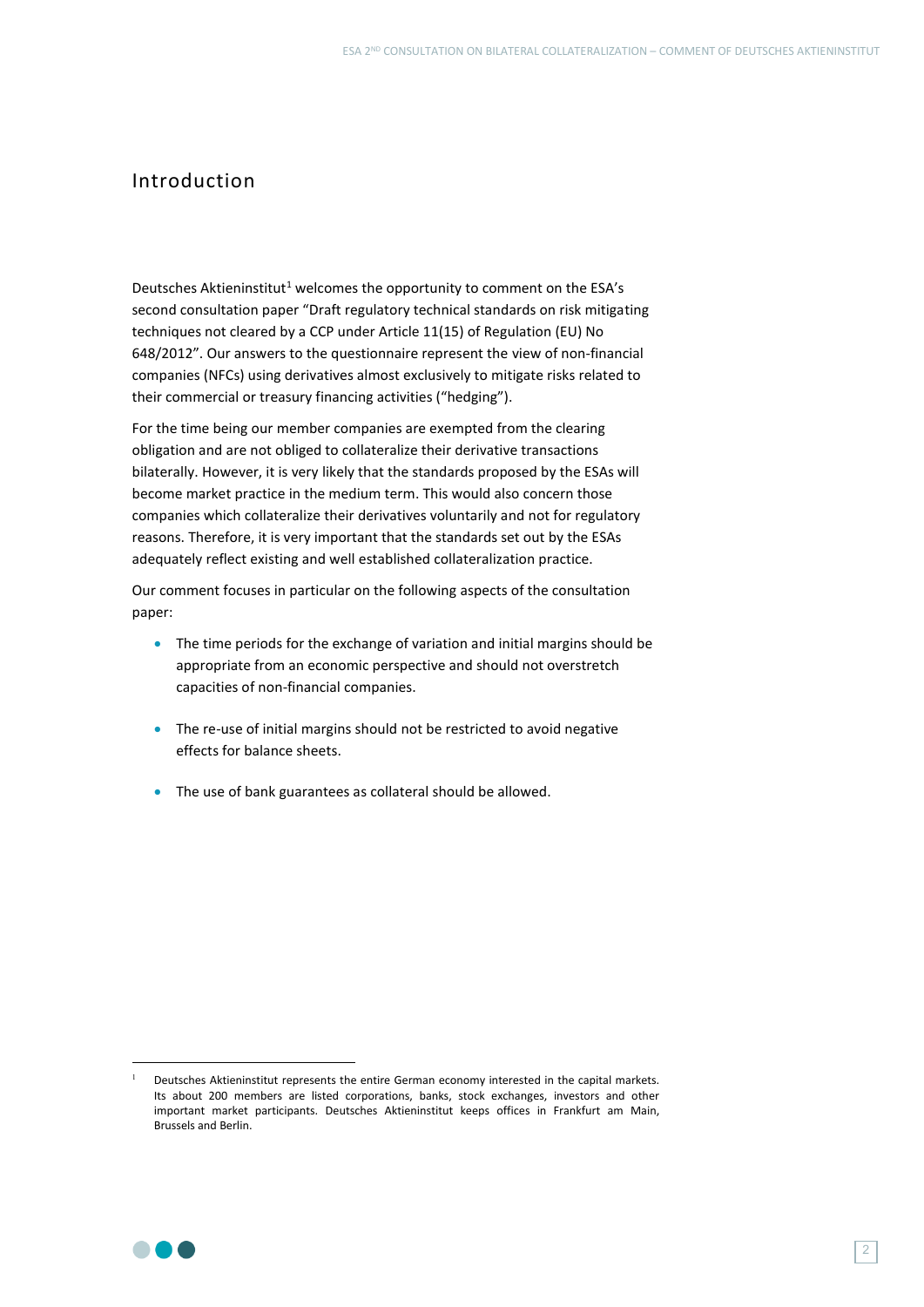# Our answers in detail

*Question 1. Respondents are invited to comment on the proposal in this section concerning the treatment of non-financial counterparties domiciled outside the EU.*

We very much welcome the clarification that non-financial companies not exceeding the clearing thresholds are not be obliged to exchange collateral irrespective whether these companies are domiciled in the EU or not.

Nevertheless, the wording of Art. 2 GEN is confusing, especially that certain nonfinancial counterparties other than those referred to in Art. 10 EMIR are exempted. The word "certain" is superfluous and should be deleted, as effectively there are only two possible cases: those companies which are obliged to clear in accordance with Art. 10 EMIR, and the others which are not. There is no necessity to restrict the scope of the exemption to *certain* non-financial companies not exceeding the clearing thresholds.

## *Question 2. Respondents are invited to comment on the proposal in this section concerning the timing of calculation, call and delivery of initial and variation margins.*

We reiterate our proposal set out in our comment to the first consultation paper that the time span for the *first* collection of the variation and the initial margins should be expanded to at least one week after receiving the respective margin call / the entering into the contract. Although we appreciate the proposal made by the ESAs that variation margins should be collected within 3 business days from the calculation date, we however deem this time period as too short for NFCs. Regarding initial margins ESAs propose to collect the margins within one business day following the execution etc. This is also too short and should be extended at least to a period "within one week".

Furthermore, it should be made clear that permanent reconciliation and exchange of variation margins should optionally take place within a week and not necessarily on a daily basis. In contrast to banks NFCs have less access to short term financing. The daily transfer of collateral is not justified from an economic point of view and would pose a high administrative burden for NFCs (e.g. the bilateral reconciliation of the market value between the counterparties takes much more time as market value deviations in the respective calculations are rather normal than an exception). A weekly transfer would take into account that corporate personal resources in risk management are limited. In addition, a common way of financing collateral is the issuance of commercial paper, which is very tough to execute within a day (exposures need to be reconciled, investors need to be contacted, rates to be

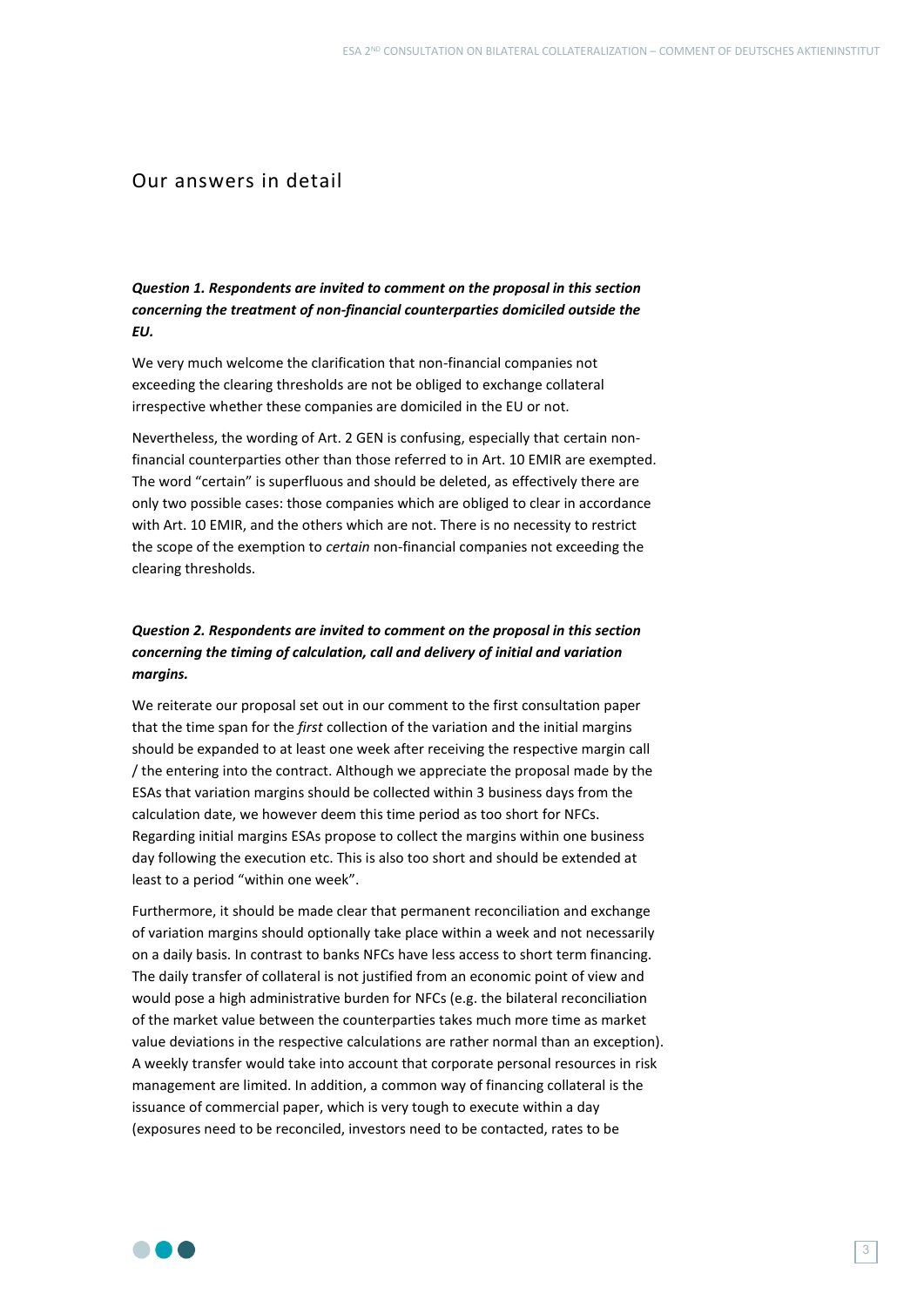agreed, etc.), especially in uneasy markets typically being a catalyst for strong movements in market values.

## *Question 4. Respondents are invited to comment on whether the requirements of this section concerning the concentration limits address the concerns expressed on the previous proposal.*

Explicit concentration limits strongly the possible collateral universe and should not be imposed as the requirements on initial and variation margins set forth in the standards are already very strict. Therefore, we appreciate the thresholds introduced by the ESAs in Art. 7 LEC para. 2 (the concentration limits should apply only for government debt collateral collected in excess of 1 billion Euro). However, it is not justified and not comprehensible why these thresholds should be limited to government debt securities. Also, ESAs do not provide any rationale for this limitation. It should also be considered that the availability of related securities may be limited in times of ECB quantitative easing measures and may cause a price risk for the period of holding the government debt security.

Therefore, we ask ESAs to follow a more flexible approach and to leave it to the discretion of the market participants to avoid concentration risks. This should be part of the risk management strategy which could be monitored by the supervisory authorities or the external auditor. At least, the thresholds proposed (see above) should be available for any collateral posted and not restricted to government debt securities.

### *Question 5. Respondent to this consultation are invited to highlight their concerns on the requirements on trading relationship documentation.*

## *Question 6. Respondents are invited to comment on the requirements of this section concerning the legal basis for the compliance.*

The following represents our answer to question 5 and 6. We reiterate our concerns that the requirement for counterparties to perform at least annually an independent review about the legal enforceability of netting agreements and segregation arrangements would overstretch capacities of non-financial companies. In a cross-border context this analysis would be too burdensome due to huge differences in the respective insolvency laws, in practice resulting in significant costs from external legal opinions. To note, the typical market standard framework agreements (e.g. ISDA) which we believe to be sufficient to meet the given requirements are neither being reviewed on a yearly or comparable basis by market participants. Therefore, this requirement should be abandoned.

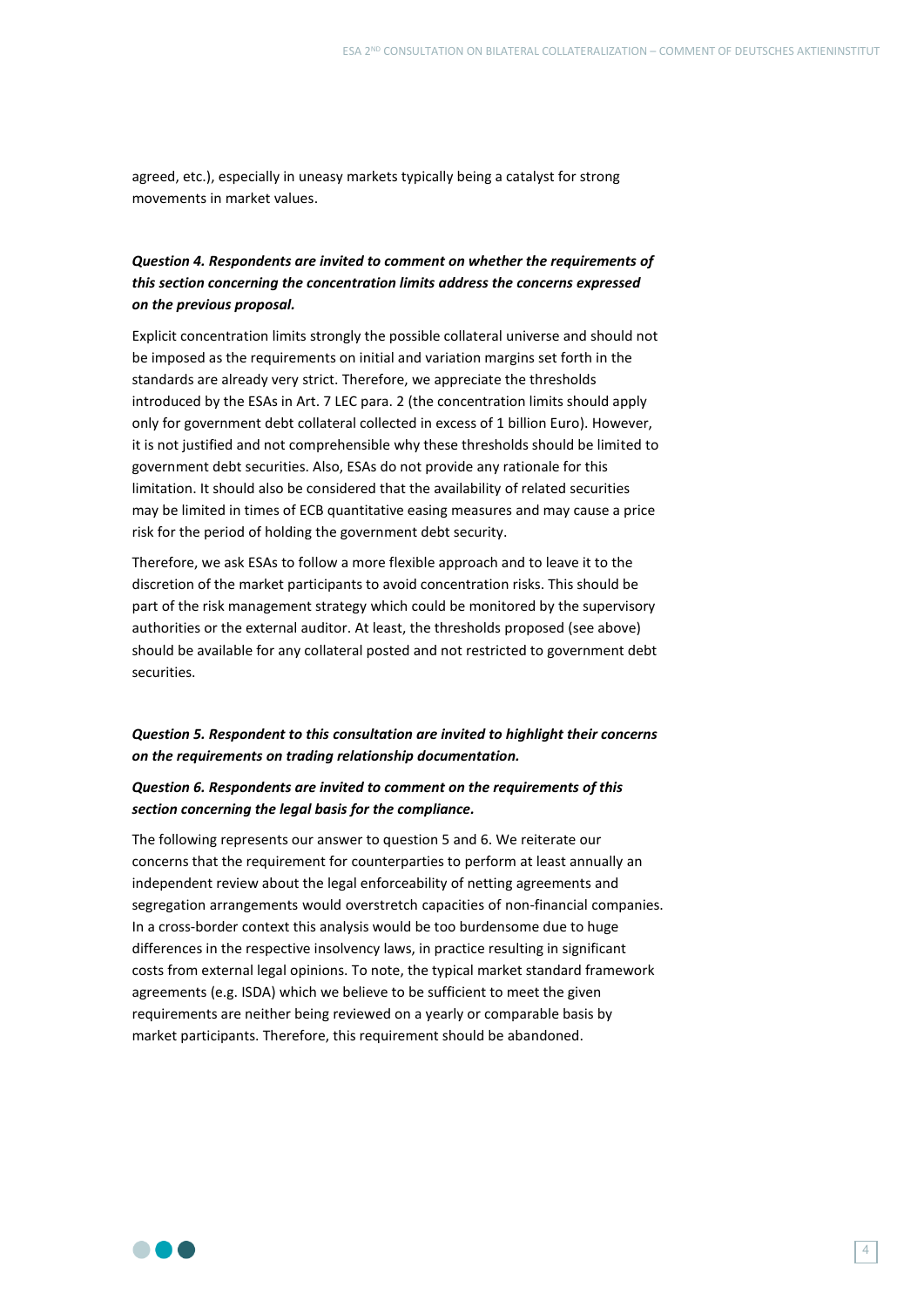## *Question 7. Does this approach address the concerns on the use of cash for initial margin?*

We reiterate our concern that initial margins should not be segregated. Rating agencies will very likely assess the asset position "receivable" from the counter entry of the paid collateral and the "cash" position from the received collateral as "restricted" and therefore as not being part of the general liquidity position, whereas the financing of the posted collateral via debt (e.g. commercial paper or credit facilities) is fully reflected in the debt position. In addition, the collateral received enters into the balance sheet as a liability against this counterparty and further increases the debt position. Hence, via this "trapped cash" a deterioration of the company's creditworthiness might be the consequence, maybe including leading to rating downgrades.

Apart from the detrimental rating effect, the liquidity position of the firm will deteriorate and cash needed for investments is tied up in unproductive items from a corporate view. Overall, collateral postings will decrease the creditworthiness of the company, although it is the aim of collateralization to reduce counterparty risk. Therefore, re-use of initial margins should be permitted at the very least for cash collateral, which is e.g. possible under the U.S. regime for bilateral collateralization. Otherwise, a stricter initial margin regime would create a competitive disadvantage for European companies.

The solution proposed by the ESAs, that cash collateral could be invested in securities and that this investment should be segregated and not re-used, does not solve the above described general problem caused by a segregation requirement. The investment of the cash received into securities would not be feasible processwise (high operational effort for corporate back offices not used to securities handling), apart from the fact that there might be bottlenecks in security supply for the sometimes rather small amounts required, next to gains and losses in the security´s prices which could undermine the overall value of the posted collateral.

#### *Other aspects not addressed by ESA's questions*

#### *Art. 3 IGT para. 1:*

In general, as intra-group transactions do not create any additional risk at group level – the losses and gains of the intra-group counterparties are compensating each other – ESAs should exempt intra-group transactions at least from the initial margining requirements especially considering that both companies have to post and segregate it, i.e. the trapped cash position (see above) would be doubled. The exemption from the initial margin requirement should apply without any application process. This would be e.g. in line with MiFID II which acknowledges the "risk neutrality" of intra-group transactions in Art. 2 para. 1(j) with its exemption from the calculation of the thresholds regarding the ancillary activity exemption.

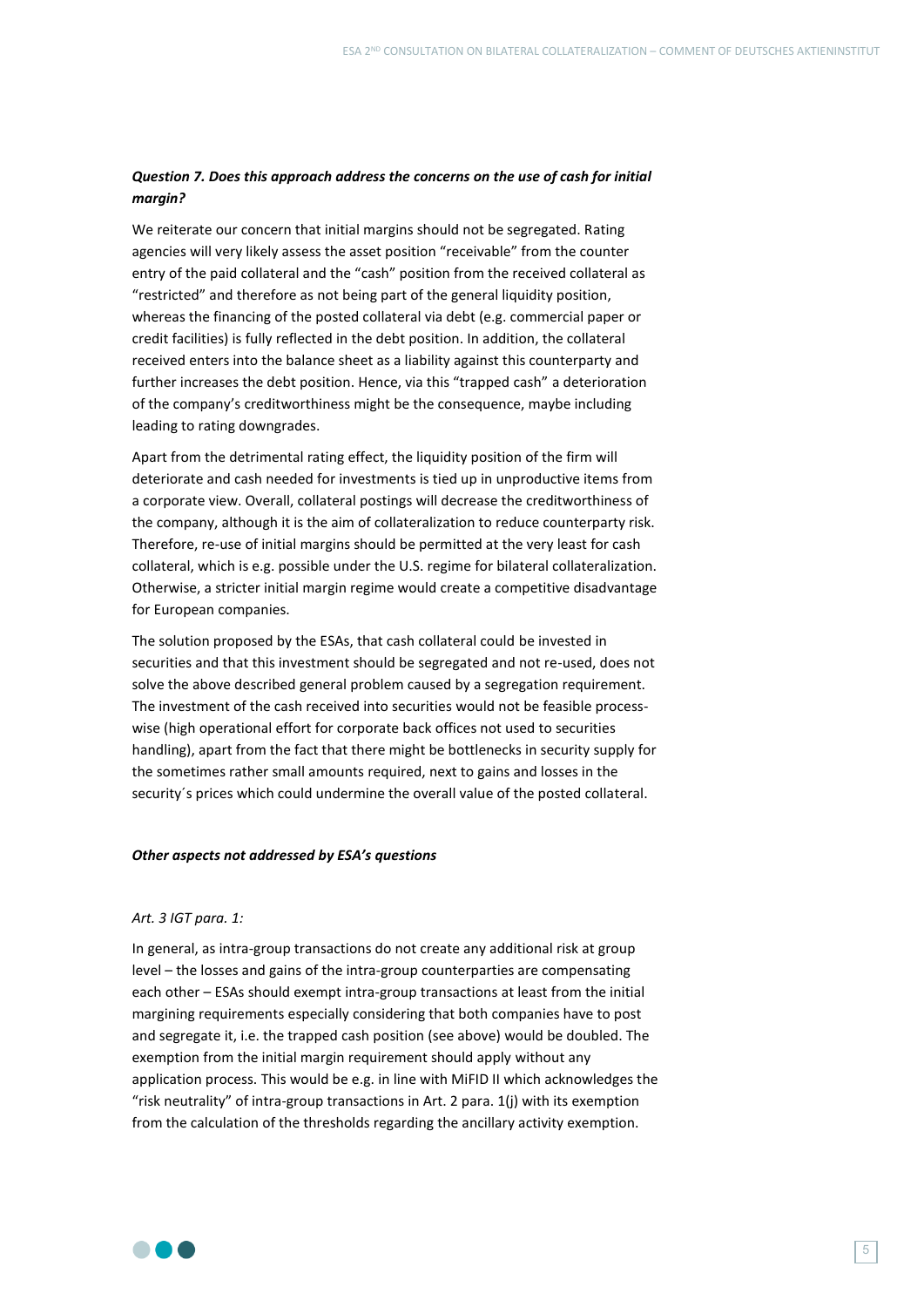That being said, almost always the internal companies do not have individual cash reserves to post collateral due to intercompany pools concentrating cash at group level, i.e. would need a loan from the counterparty that receives the collateral. This as a matter of fact would contradict the very idea of mitigating credit risk, as well as the efficiency of centralized cash management.

#### *Annex IV – Art. 1 SMI:*

The proposed add-on factor for the initial margin calculation regarding foreign exchange and commodities appears to be rather high. Regarding foreign exchange (add-on factor 6%) many large corporates have only low netting potentials as they most likely are "long currency" (sale of products in foreign countries). The netting effects and thus the liquidity impact on initial margin requirements would be unjustifiable high.

The same holds true for commodity derivatives, with an even higher add-on factor (15%). Commodity Derivatives are most likely used to hedge price risk from the purchase of materials leaving corporates with low to even no netting potential. This at least holds true for manufacturing companies.

#### *Art 1 LEC:*

The list of eligible collateral does not include bank guarantees. This is not in line with the collateral eligible for the clearing process under Art. 41 para. 1 EMIR, which explicitly states that for NFCs a CCP may accept bank guarantees. To accept bank guarantees as collateral under the regime of bilateral collateralization would be consistent with the clearing requirements. It would also better reflect the different nature of NFCs' balance sheets as well as the problem of limited access to short term funding compared to banks, contradicting existing credit line documentations and other issues described above. Liquidity provided by NFCs will no longer be available for operative purposes (i.e. investments in growth and employment) and unlike FCs, they do not have access to central bank liquidity. Bank guarantees in fact work as a substitute for this common shortage.